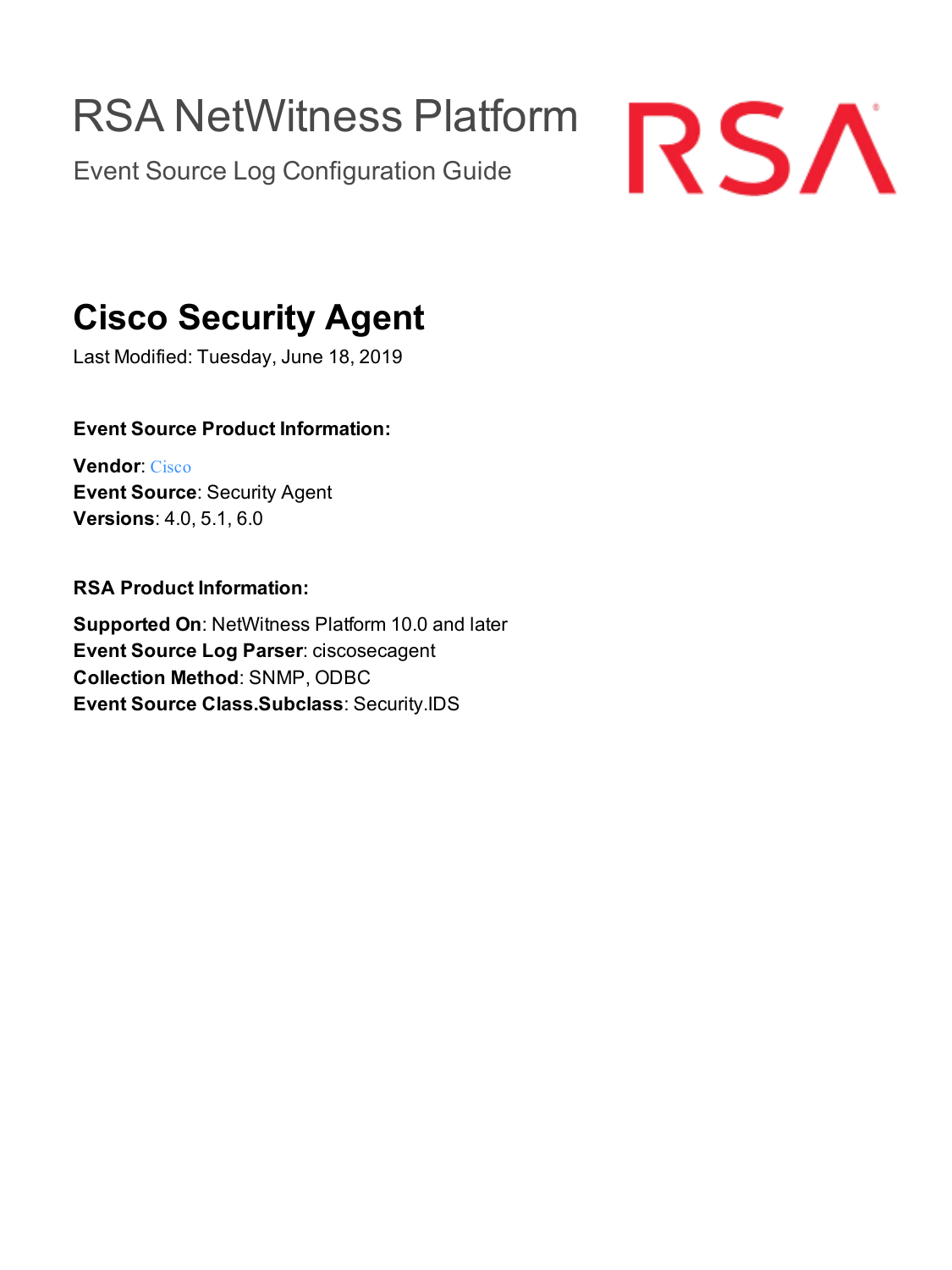Depending on what you want to collect, perform the following tasks:

- To configure SNMP collection, see Configure SNMP Collection.
- <span id="page-1-0"></span>• To configure ODBC collection, see Configure [ODBC Collection](#page-7-0).

## **Configure SNMP Collection**

Perform the following steps to configure SNMP collection:

- I. Configure Cisco Security Agent for SNMP Traps Collection. Depending on your version:
	- Configure version  $5.1$  or  $6.0$ , or
	- Configure version  $4.0$
- II. Configure RSA NetWitness Platform for SNMP
	- i. Add the SNMP Event Source Type
	- ii. (Optional) Configure SNMP Users

## **Configure Cisco Security Agent 5.1 or 6.0 for Traps Collection**

**Note:** Cisco Security Agent 6.0 supports Antivirus and Data Loss Prevention features.

#### **To configure Cisco Security Agent version 5.1 or 6.0:**

- 1. Connect to the Management Center for Cisco Security Agents, and log on with administrative credentials.
- 2. Select **Events > Alerts**.
- 3. Click **New**, and follow these steps to create a new alert:
	- a. In the **Name** field, enter the name of the alert.
	- b. In the **Description** field, enter a description of the alert.
	- c. From the **Send Alerts** drop-down list, do one of the following:
		- <sup>l</sup> For Cisco Security Agent 5.1, select **All events [V5.1 r69]**.
		- <sup>l</sup> For Cisco Security Agent 6.0, select **All events [V6.0.1 r106]**.
	- d. Under **Alert Method**, select **SNMP**.
	- e. In the **Community name** field, type **public**.
	- f. In the **Manager IP address** field, enter the IP address of the RSA NetWitness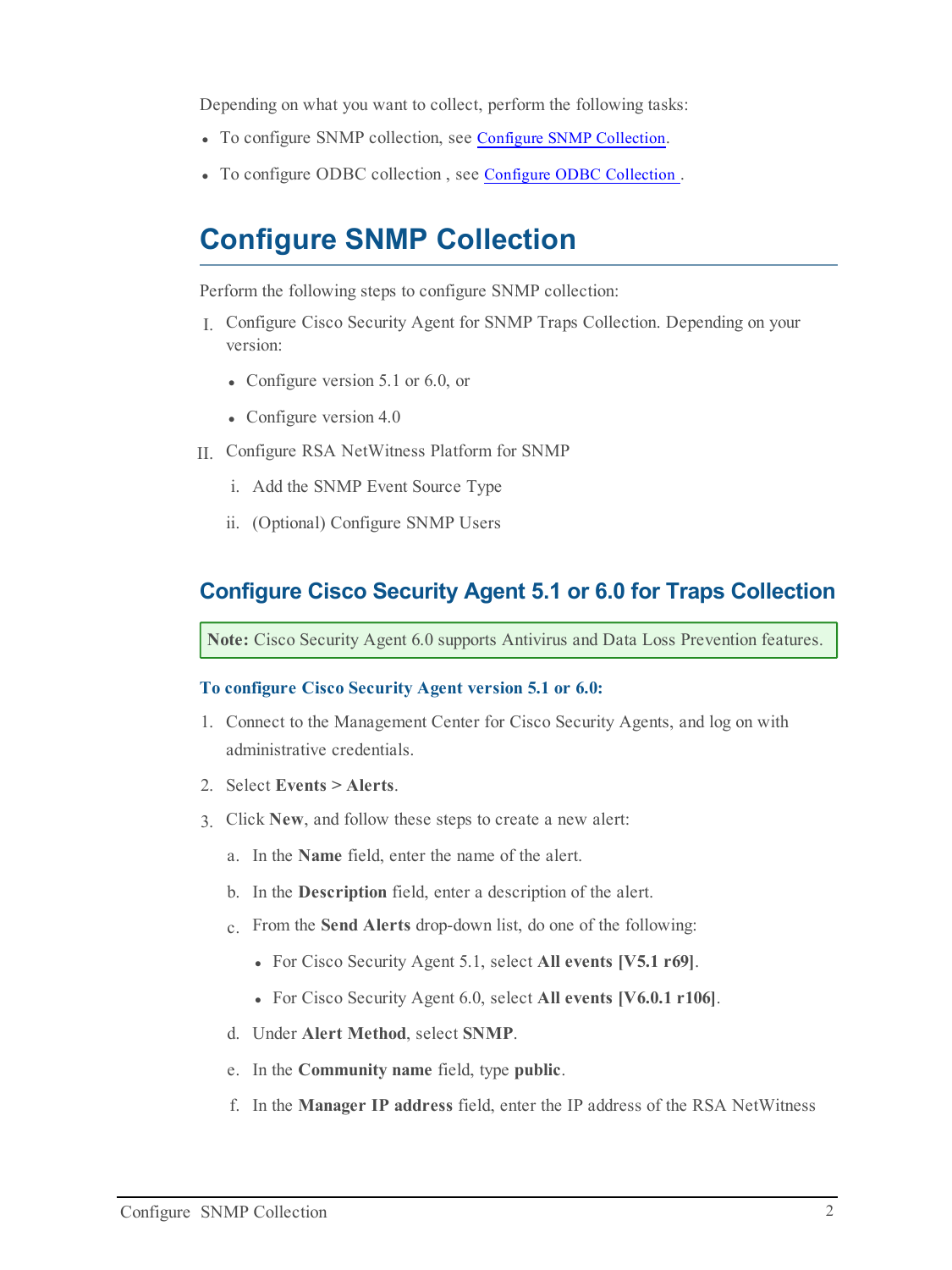Log Collector.

4. Click **Save**.

## **Configure Cisco Security Agent 4.0 for Traps Collection**

**Note:** Make sure that the CSA Database is not full. If the database is full, no alerts will be forwarded.

#### **To configure Cisco Security Agent 4.0:**

- 1. Access the VPN Security Management Solution from the CiscoWorks event source.
- 2. Select **Administration > Management Center > Security Agents**.
- 3. From the tab at the top, select **Monitor**, and, from the drop-down list, select **Alerts**.
- 4. Click **New**, and follow these steps:
	- a. In the **Name** field, enter the alert name.
	- b. In the **Description** field, enter a description of the alert.
	- c. From the Send Alerts list, select **All Events**.
	- d. Select **SNMP**.
	- e. In the **Community Name** field, type **public**.
	- f. In the **Manager IP Address** field, enter the IP address of the RSA NetWitness Log Collector.
- 5. Click **Save**.

## **Add the SNMP Event Source Type**

**Note:** If you have previously added the **snmptrap** type, you cannot add it again. You can edit it, or manage users.

#### **Add the SNMP Event Source Type:**

- 1. In the **RSA NetWitness Platform** menu, select **Administration** > **Services**.
- 2. In the **Services** grid, select a **Log Collector** service.
- 3. Click  $\frac{\phi}{\phi}$  under **Actions** and select **View** > Config.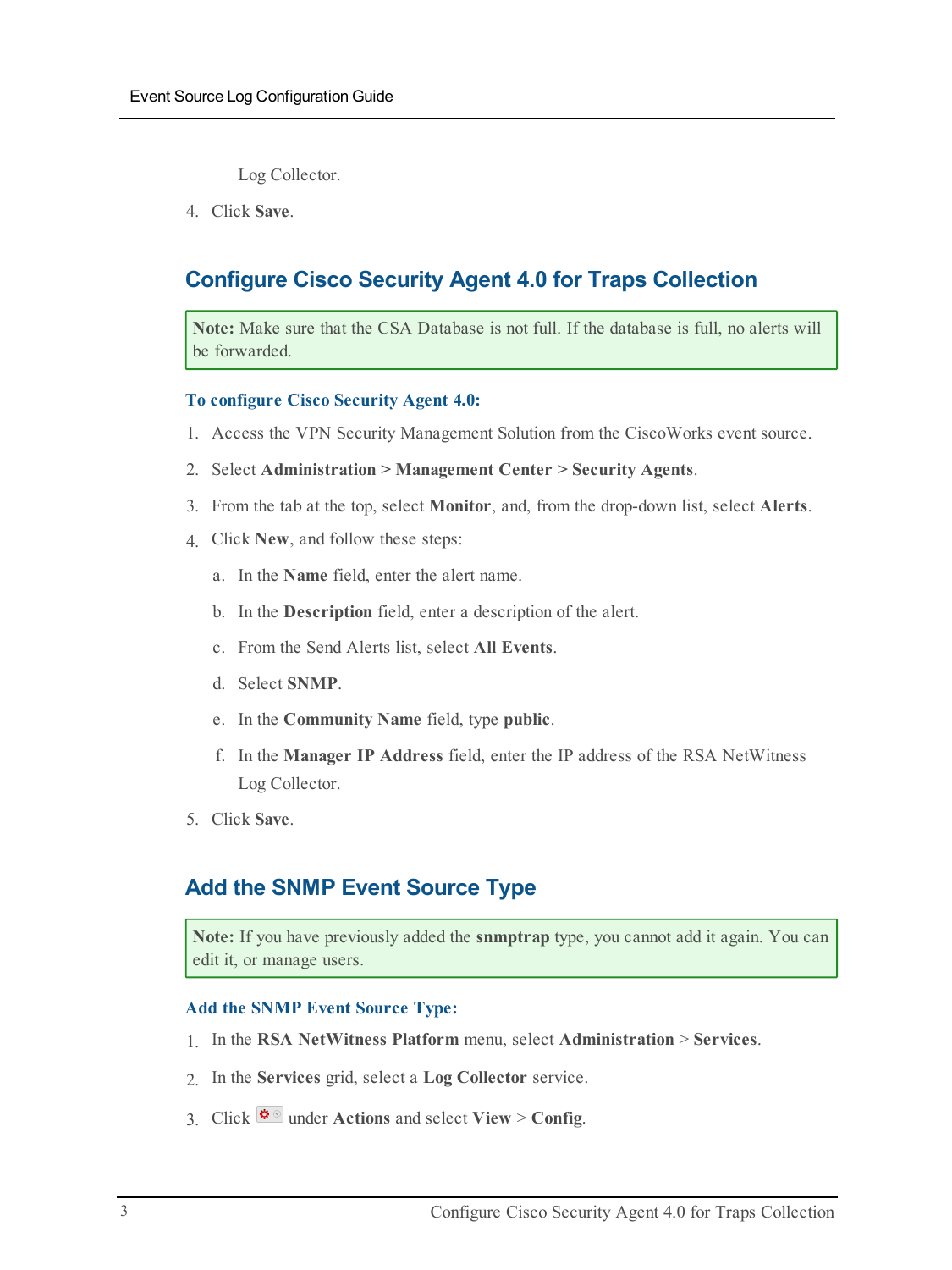4. In the Log Collector **Event Sources** tab, select **SNMP/Config** from the drop-down menu.

The Sources panel is displayed with the existing sources, if any.

5. Click **+** to open the **Available Event Source Types** dialog.

| Available Event Source Types |          |        |    |
|------------------------------|----------|--------|----|
|                              | Name ^   |        |    |
| □                            | snmptrap |        |    |
|                              |          |        |    |
|                              |          |        |    |
|                              |          |        |    |
|                              |          |        |    |
|                              |          |        |    |
|                              |          |        |    |
|                              |          |        |    |
|                              |          |        |    |
|                              |          |        |    |
|                              |          |        |    |
|                              |          | Cancel | OK |

- 6. Select **snmptrap** from the Available Event Source Types dialog and click **OK**.
- 7. Select **snmptrap** in the Event Categories panel.
- 8. Select **snmptrap** in the Sources panel and then click the Edit icon to edit the parameters.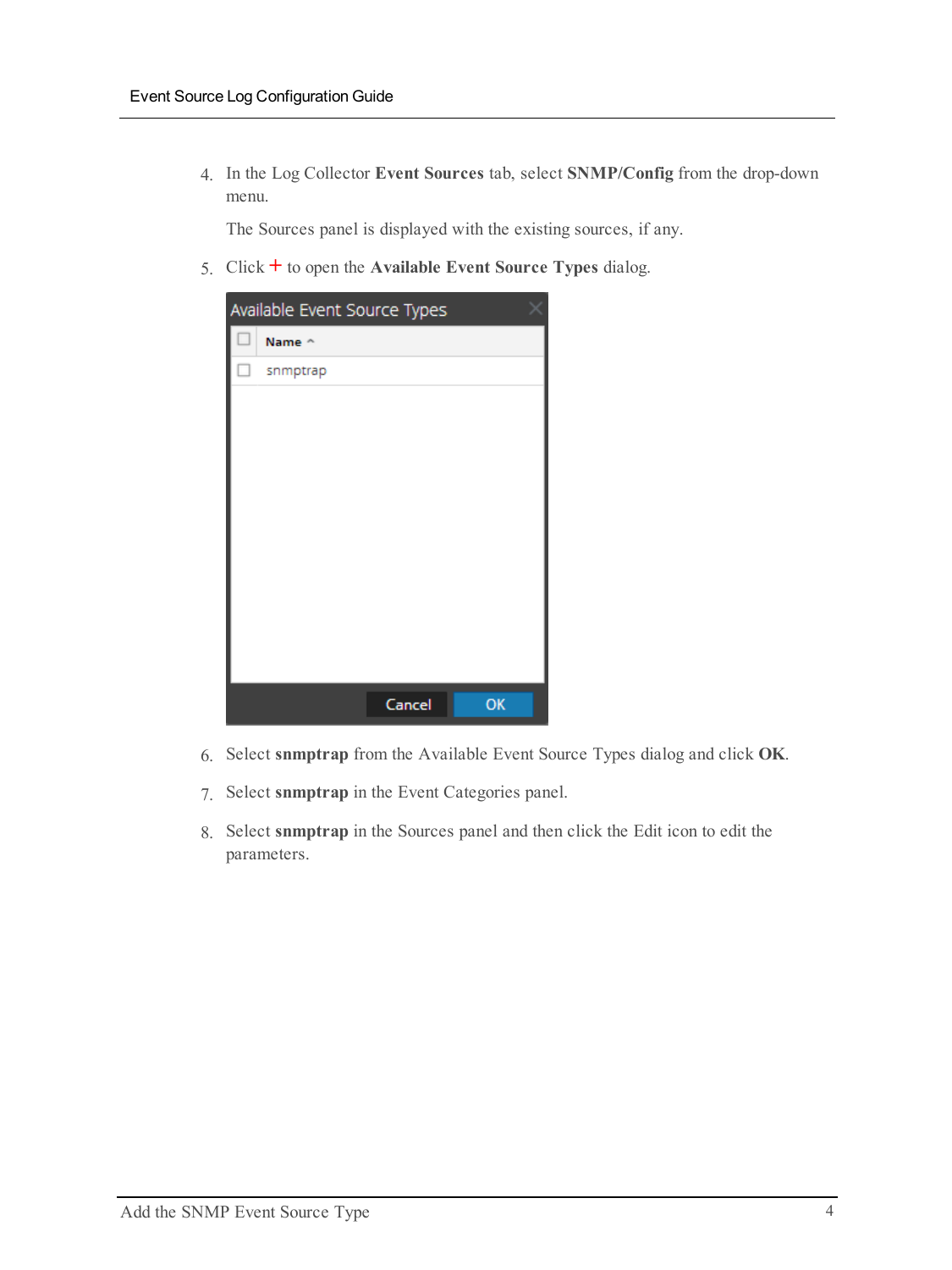| <b>Edit Source</b>                |                |        |              |
|-----------------------------------|----------------|--------|--------------|
| Basic                             |                |        |              |
| Name *                            | snmptrap       |        |              |
| Ports                             |                |        |              |
| <b>Community Strings</b>          |                |        |              |
| Minimum V3 Security<br>Level      | noAuthNoPriv   |        | $\checkmark$ |
| Collect V1 Traps                  | ✓              |        |              |
| Collect V2c Traps                 | ✓              |        |              |
| Collect V3 Traps                  | ✓              |        |              |
| Enabled                           | ✓              |        |              |
| Advanced                          |                |        |              |
| InFlight Publish Log<br>Threshold | 0              |        |              |
| Maximum Receivers                 | $\overline{2}$ |        | ≎            |
| Debug                             | Off            |        | v            |
|                                   |                |        | ь            |
|                                   |                | Cancel | OK           |

9. Update any of the parameters that you need to change.

## **(Optional) Configure SNMP Users**

If you are using SNMPv3, follow this procedure to update and maintain the SNMP v3 users.

#### **Configure SNMP v3 Users**

- 1. In the **RSA NetWitness Platform** menu, select **Administration** > **Services**.
- 2. In the **Services** grid, select a **Log Collector** service.
- 3. Click  $\bullet$  under **Actions** and select **View** > **Config.**
- 4. In the Log Collector **Event Sources** tab, select **SNMP/SNMP v3 User Manager** from the drop-down menu.

The SNMP v3 User panel is displayed with the existing users, if any.

5. Click **+** to open the **Add SNMP User** dialog.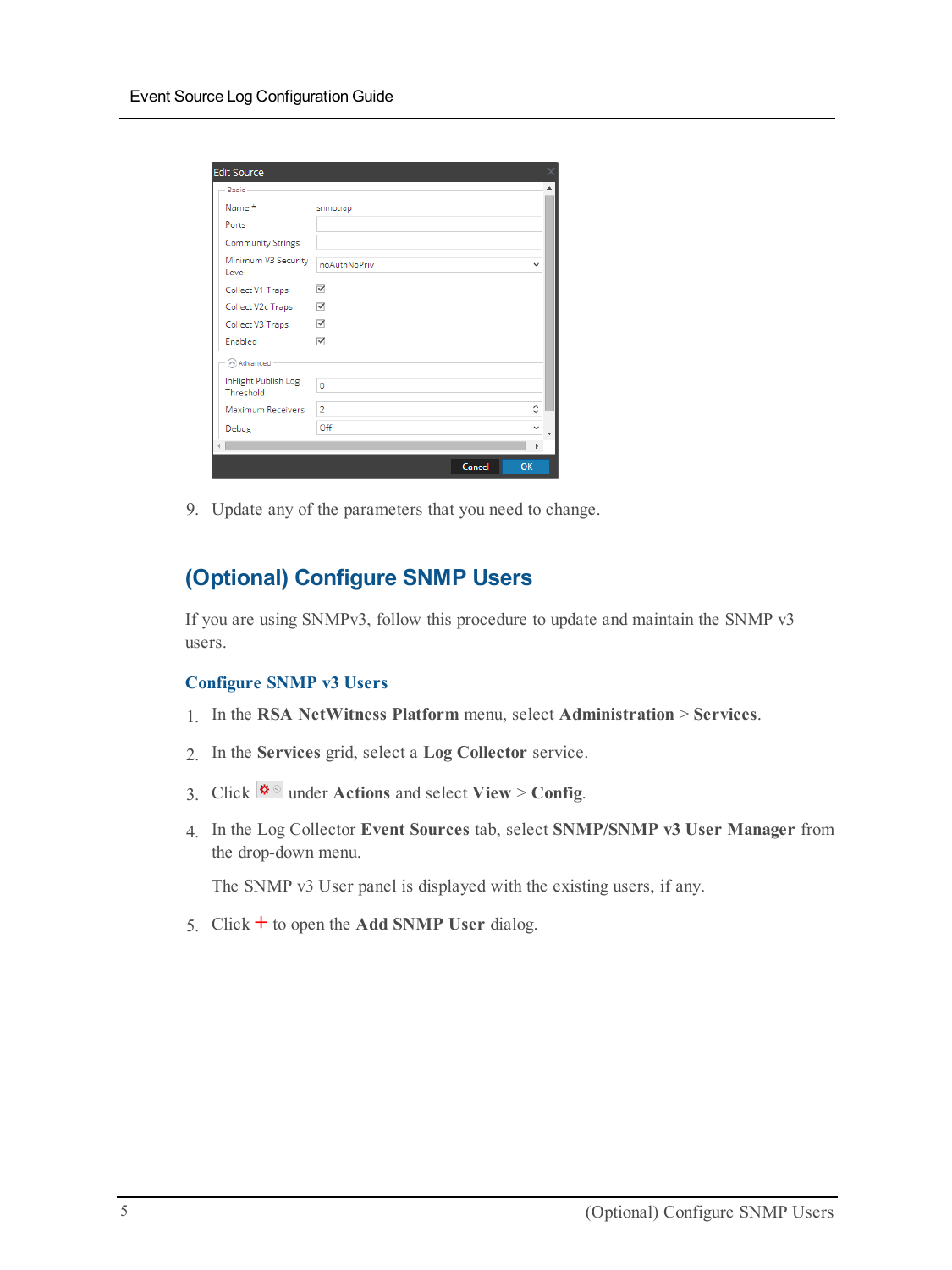| Add SNMP User                |                   |      |  |
|------------------------------|-------------------|------|--|
| Username *                   | SNMPUser1         |      |  |
| Engine ID                    | 80001F8880C711000 |      |  |
| Authentication<br>Type       | <b>SHA</b>        |      |  |
| Authentication<br>Passphrase |                   |      |  |
| Privacy Type                 | <b>AFS</b>        |      |  |
| Privacy Passphrase           |                   |      |  |
|                              | Close             | Save |  |

6. Fill in the dialog with the necessary parameters. The available parameters are described below.

## **SNMP User Parameters**

The following table describes the parameters that you need to enter when you create an SNMP v3 user.

| <b>Parameter</b>                     | <b>Description</b>                                                                                                                                                                                                                                                                            |
|--------------------------------------|-----------------------------------------------------------------------------------------------------------------------------------------------------------------------------------------------------------------------------------------------------------------------------------------------|
| Username*                            | User name (or more accurately in SNMP terminology, security<br>name). RSA NetWitness Platform uses this parameter and the<br><b>Engine ID</b> parameter to create a user entry in the SNMP engine of<br>the collection service.<br>The Username and Engine ID combination must be unique (for |
|                                      | example, logcollector).                                                                                                                                                                                                                                                                       |
| <b>Engine ID</b>                     | (Optional) Engine ID of the event source. For all event sources<br>sending SNMP v3 traps to this collection service, you must add the<br>username and engine id of the sending event source.                                                                                                  |
|                                      | For all event sources sending SNMPv3 informs, you must add just the<br>username with a blank engine id.                                                                                                                                                                                       |
| <b>Authentication</b><br><b>Type</b> | (Optional) Authentication protocol. Valid values are as follows:                                                                                                                                                                                                                              |
|                                      | • None (default) - only security level of noAuthNoPriv can be used<br>for traps sent to this service                                                                                                                                                                                          |
|                                      | • SHA - Secure Hash Algorithm                                                                                                                                                                                                                                                                 |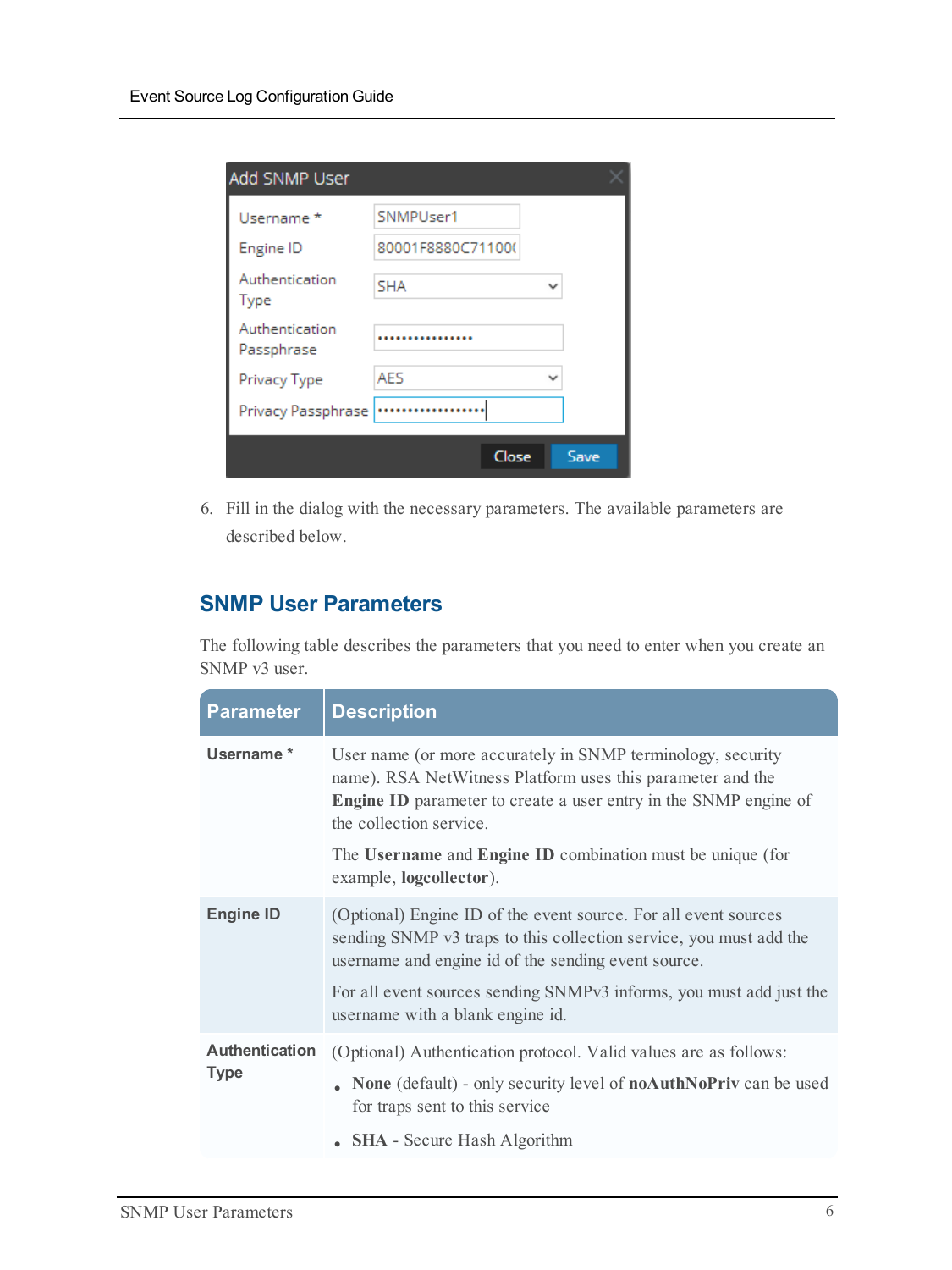| <b>Parameter</b>                           | <b>Description</b>                                                                                                                                                                                                                                   |
|--------------------------------------------|------------------------------------------------------------------------------------------------------------------------------------------------------------------------------------------------------------------------------------------------------|
|                                            | <b>MD5</b> - Message Digest Algorithm                                                                                                                                                                                                                |
| <b>Authentication</b><br><b>Passphrase</b> | Optional if you do not have the <b>Authentication Type</b> set.<br>Authentication passphrase.                                                                                                                                                        |
| <b>Privacy Type</b>                        | (Optional) Privacy protocol. You can only set this parameter if<br>Authentication Type parameter is set. Valid values are as follows:<br><b>None</b> (default)<br><b>AES</b> - Advanced Encryption Standard<br><b>DES</b> - Data Encryption Standard |
| <b>Privacy</b><br><b>Passphrase</b>        | Optional if you do not have the <b>Privacy Type</b> set. Privacy<br>passphrase.                                                                                                                                                                      |
| Close                                      | Closes the dialog without adding the SNMP v3 user or saving<br>modifications to the parameters.                                                                                                                                                      |
| <b>Save</b>                                | Adds the SNMP v3 user parameters or saves modifications to the<br>parameters.                                                                                                                                                                        |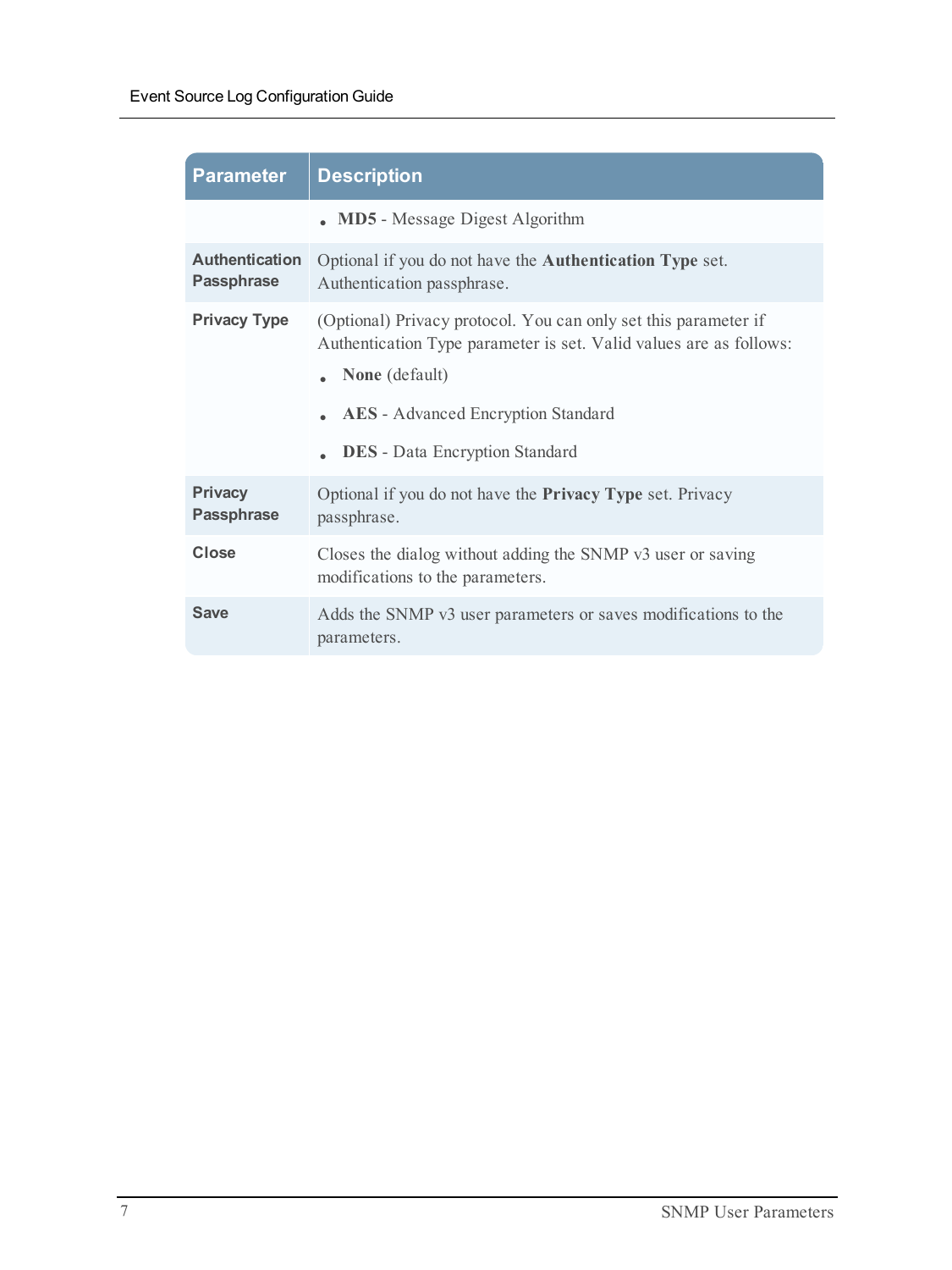## <span id="page-7-0"></span>**Configure ODBC Collection**

If you want to only use ODBC collection, complete the following tasks:

- I. Ensure the required parser is enabled
- II. Configure a DSN
- III. Add the Event Source Type

For table reference, see [Reference](#page-10-0) Tables below.

## **Ensure the Required Parser is Enabled**

If you do not see your parser in the list while performing this procedure, you need to download it from RSA NetWitness Platform Live.

#### **Ensure that the parser for your event source is enabled:**

- 1. In the **NetWitness** menu, select **ADMIN** > **Services**.
- 2. In the Services grid, select a Log Decoder, and from the Actions menu, choose **View** > **Config**.
- 3. In the Service Parsers Configuration panel, search for your event source, and ensure that the **Config Value** field for your event source is selected.

**Note:** The required parser is **mckessonhpf**.

## **Configure a DSN**

#### **Configure a DSN (Data Source Name):**

- 1. In the **NetWitness** menu, select **ADMIN** > **Services**.
- 2. In the **Services** grid, select a **Log Collector** service.
- 3. Click  $\bullet$  under **Actions** and select **View** > **Config.**
- 4. In the Log Collector **Event Sources** tab, select **ODBC/DSNs** from the drop-down menu.
- 5. The DSNs panel is displayed with the existing DSNs, if any.
- 6. Click **+** to open the **Add DSN** dialog.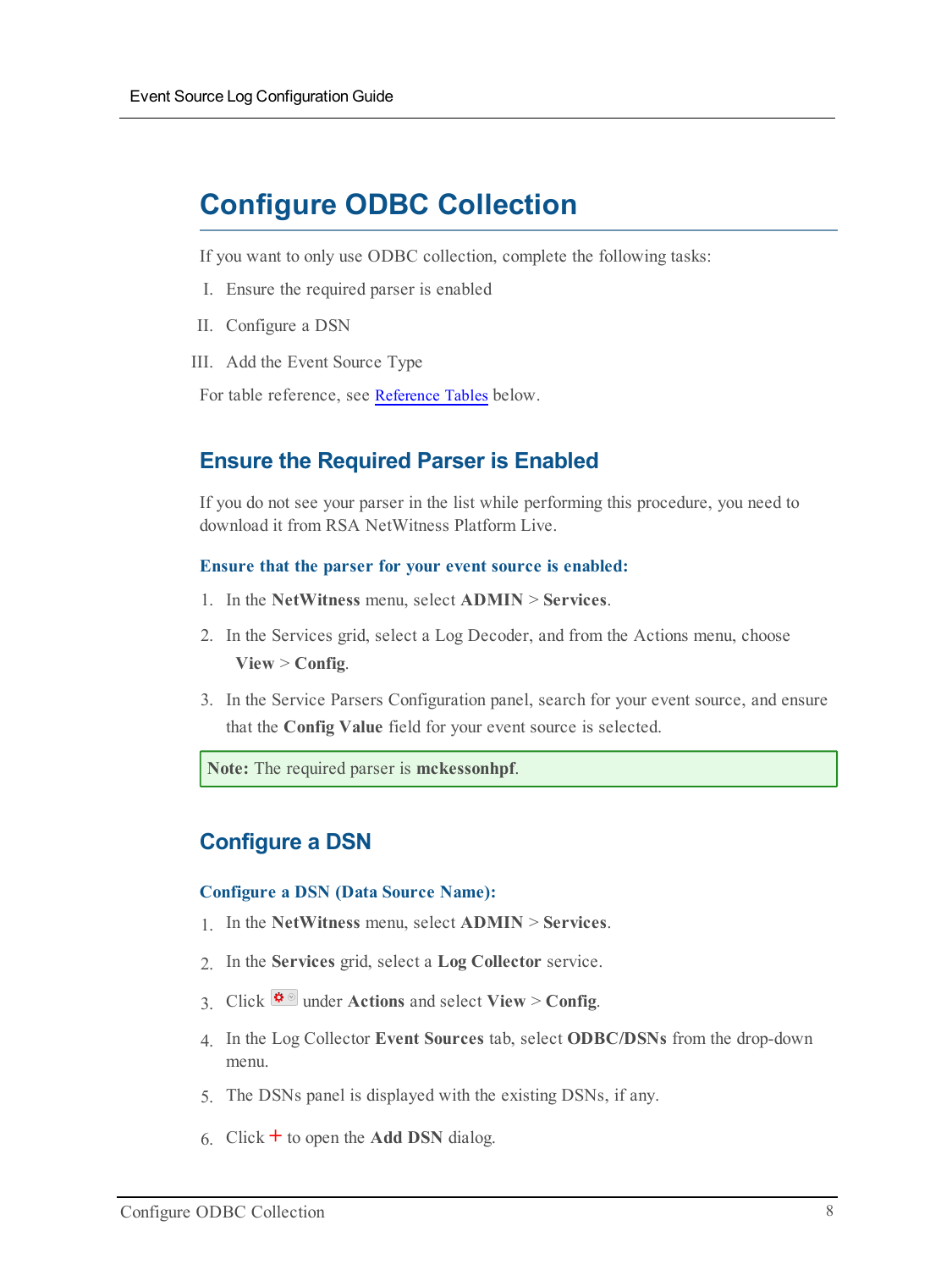**Note:** If you need to add a DSN template, see the "Configure DSNs" topic in the *Log Collection Configuration Guide*, available in [RSA Link.](https://community.rsa.com/community/products/netwitness)

- 7. Choose a DSN Template from the drop down menu and enter a name for the DSN. (You use the name when you set up the ODBC event source type.)
- 8. Fill in the parameters and click **Save**.

| <b>Field</b>        | <b>Description</b>                                                    |
|---------------------|-----------------------------------------------------------------------|
| <b>DSN</b> Template | Choose the correct template from the available choices.               |
| <b>DSN</b> Name     | Enter a descriptive name for the DSN                                  |
|                     | <b>Parameters section</b>                                             |
| Database            | Specify the database used by Cisco Security Agent                     |
| PortNumber          | Specify the Port Number. The default port number is 1433              |
| HostName            | Specify the hostname or IP Address of Cisco Security Agent            |
| Driver              | Depending on your NetWitness Log Collector version:                   |
|                     | • For $10.6.2$ and newer, use<br>/opt/netwitness/odbc/lib/R3sqls27.so |
|                     | • For $10.6.1$ and older, use<br>/opt/netwitness/odbc/lib/R3sqls26.so |

## **Add the Event Source Type**

#### **Add the ODBC Event Source Type:**

- 1. In the **NetWitness** menu, select **ADMIN** > **Services**.
- 2. In the **Services** grid, select a **Log Collector** service.
- 3. Click  $\frac{\phi}{\phi}$  under **Actions** and select **View** > **Config.**
- 4. In the Log Collector **Event Sources** tab, select **ODBC/Config** from the drop-down menu.

The Event Categories panel is displayed with the existing sources, if any.

5. Click **+** to open the **Available Event Source Types** dialog.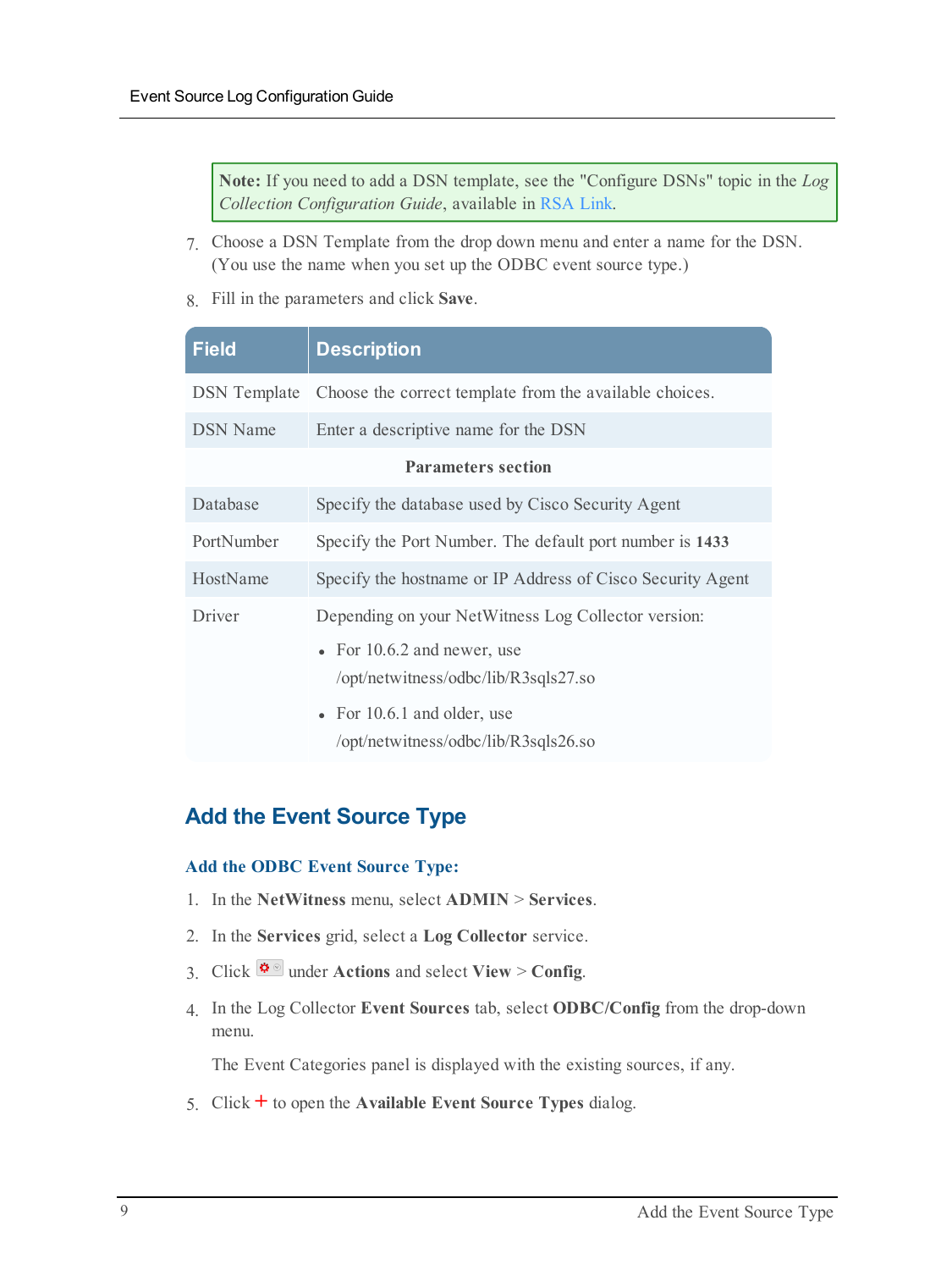| Available Event Source Types |                      |  |
|------------------------------|----------------------|--|
|                              | Name $\land$         |  |
|                              | actividentity        |  |
|                              | ase15                |  |
|                              | bigfix               |  |
|                              | bit9                 |  |
|                              | bmcremedyitsm        |  |
|                              | ciscolmsaudit        |  |
|                              | ciscolmsfault        |  |
|                              | cisconcm             |  |
|                              | ciscosecagent        |  |
|                              | ciscosecagenteventid |  |
|                              | dbpinfoalerts        |  |
|                              | Cancel<br>ОК         |  |

6. Choose the log collector configuration type for your event source type and click **OK**.

Depending on how you are collecting logs, select either of the following from the **Available Event Source Types** dialog:

<sup>l</sup> To collect logs based on the event time, select **CiscoSecAgent**.

**Note:** If there are multiple Cisco Security Agent event sources reporting to the same Log Collector in different time zones, some logs may be lost. In this case, you must collect logs based on event ID.

<sup>l</sup> To collect logs based on the event ID, select **CiscoSecAgentEventId**.

**Note:** In cases where the logs database is purged on the Cisco Security Agent, the counter value is reset to 0 and the Cisco Security Agent will stop collecting logs.

- 7. In the **Event Categories** panel, select the event source type that you just added.
- 8. In the **Sources** panel, click **+** to open the **Add Source** dialog.